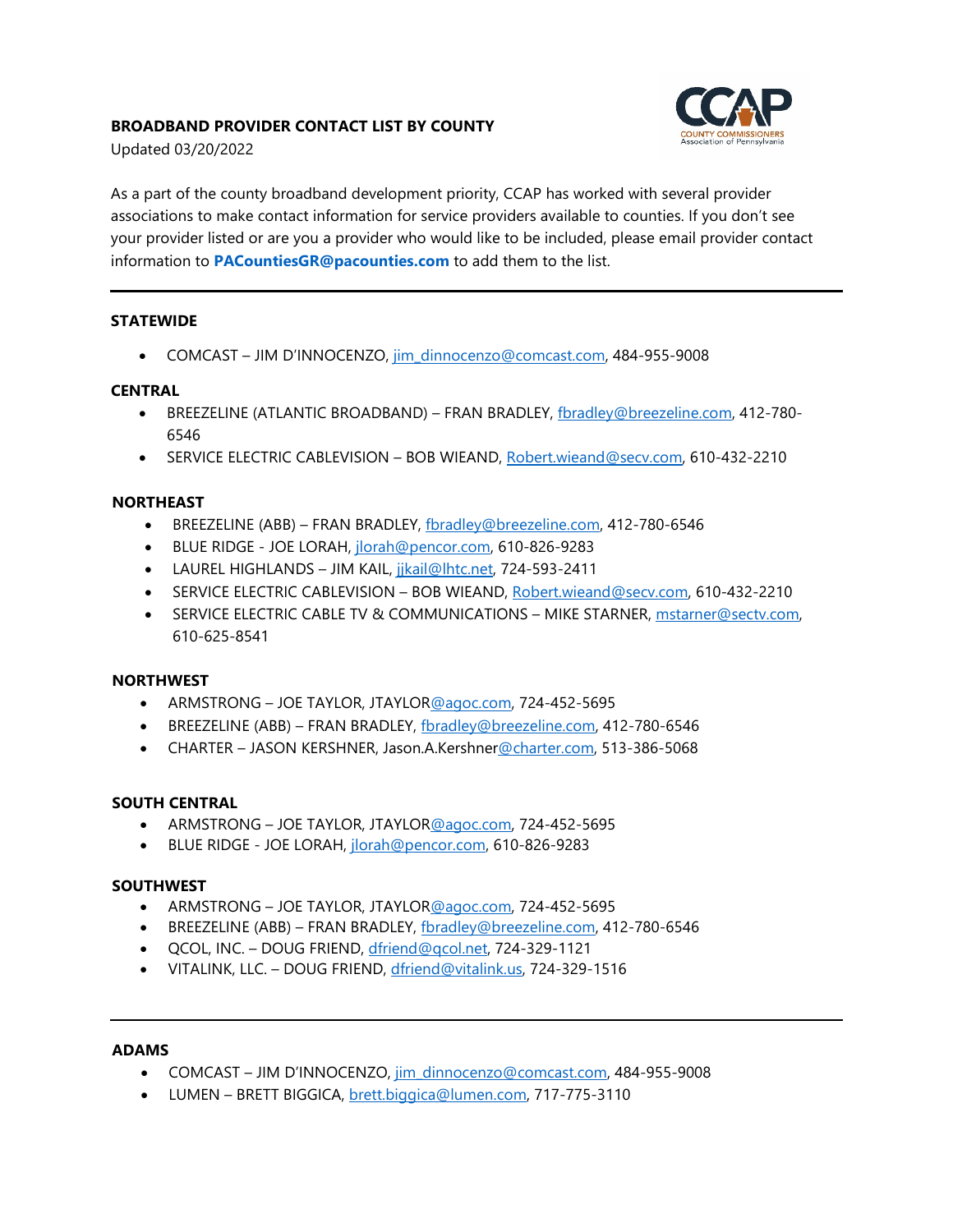# **ALLEGHENY**

- ARMSTRONG Joe Taylor, *jtaylor@agoc.com*, 724-452-5695
- CONSOLIDATED MIKE SHULTZ, [michael.shultz@consolidated.com,](mailto:michael.shultz@consolidated.com) 724-449-2545
- COMCAST JIM D'INNOCENZO, [jim\\_dinnocenzo@comcast.com,](mailto:jim_dinnocenzo@comcast.com) 484-955-9008
- WINDSTREAM JEANNE SHEARER, jeanne.shearer@windstream.com, 717-738-8169

# **ARMSTRONG**

- WINDSTREAM JEANNE SHEARER, [jeanne.shearer@windstream.com,](mailto:jeanne.shearer@windstream.com) 717-738-8169
- COMCAST JIM D'INNOCENZO, [jim\\_dinnocenzo@comcast.com,](mailto:jim_dinnocenzo@comcast.com) 484-955-9008
- ARMSTRONG Joe Taylor, *jtaylor@agoc.com, 724-452-5695*
- CONSOLIDATED MIKE SHULTZ, [michael.shultz@consolidated.com,](mailto:michael.shultz@consolidated.com) 724-449-2545
- LUMEN BRETT BIGGICA, [brett.biggica@lumen.com,](mailto:brett.biggica@lumen.com) 717-775-3110

#### **BEAVER**

- ARMSTRONG Joe Taylor, jtaylor@agoc.com, 724-332-0840
- COMCAST JIM D'INNOCENZO, jim\_dinnocenzo@comcast.com, 484-955-9008
- WINDSTREAM JEANNE SHEARER, [jeanne.shearer@windstream.com,](mailto:jeanne.shearer@windstream.com) 717-738-8169

### **BEDFORD**

- COMCAST JIM D'INNOCENZO, jim\_dinnocenzo@comcast.com, 484-955-9008
- BREEZELINE (ABB) FRAN BRADLEY, fbradley@breezeline.com, 412-780-6546
- LUMEN BRETT BIGGICA, brett.biggica@lumen.com, 717-775-3110
- FRONTIER CARL YASTREMSKI, carl.yastremski@ftr.com, 570-631-3485

#### **BERKS**

- COMCAST JIM D'INNOCENZO, jim\_dinnocenzo@comcast.com, 484-955-9008
- BLUE RIDGE JOE LORAH, jlorah@pencor.com, 610-826-9283
- WINDSTREAM JEANNE SHEARER, jeanne.shearer@windstream.com, 717-738-8169
- FRONTIER CARL YASTREMSKI, carl.yastremski@ftr.com, 570-631-3485
- SERVICE ELECTRIC CABLEVISION BOB WIEAND, Robert.wieand@secv.com, 610-432-2210

# **BLAIR**

- COMCAST JIM D'INNOCENZO, [jim\\_dinnocenzo@comcast.com,](mailto:jim_dinnocenzo@comcast.com) 484-955-9008
- BREEZELINE (ABB) FRAN BRADLEY, [fbradley@breezeline.com,](mailto:fbradley@breezeline.com) 412-780-6546
- LUMEN BRETT BIGGICA, [brett.biggica@lumen.com,](mailto:brett.biggica@lumen.com) 717-775-3110
- WINDSTREAM JEANNE SHEARER, [jeanne.shearer@windstream.com,](mailto:jeanne.shearer@windstream.com) 717-738-8169

# **BRADFORD**

- BEAVER VALLEY BONNIE GRAY, baray@cableracer.com, 570-247-2512
- BLUE RIDGE JOE LORAH, [jlorah@pencor.com,](mailto:jlorah@pencor.com) 610-826-9283
- CHARTER– JASON KERSHNER, [Jason.A.Kershner@charter.com,](mailto:Jason.A.Kershner@charter.com) 513-386-5068
- COMCAST JIM D'INNOCENZO, [jim\\_dinnocenzo@comcast.com,](mailto:jim_dinnocenzo@comcast.com) 484-955-9008
- FRONTIER CARL YASTREMSKI, [carl.yastremski@ftr.com,](mailto:carl.yastremski@ftr.com) 570-631-3485
- NORTH PENN FRANK PILLING, [fpilling@npacc.net,](mailto:fpilling@npacc.net) 570-549-3973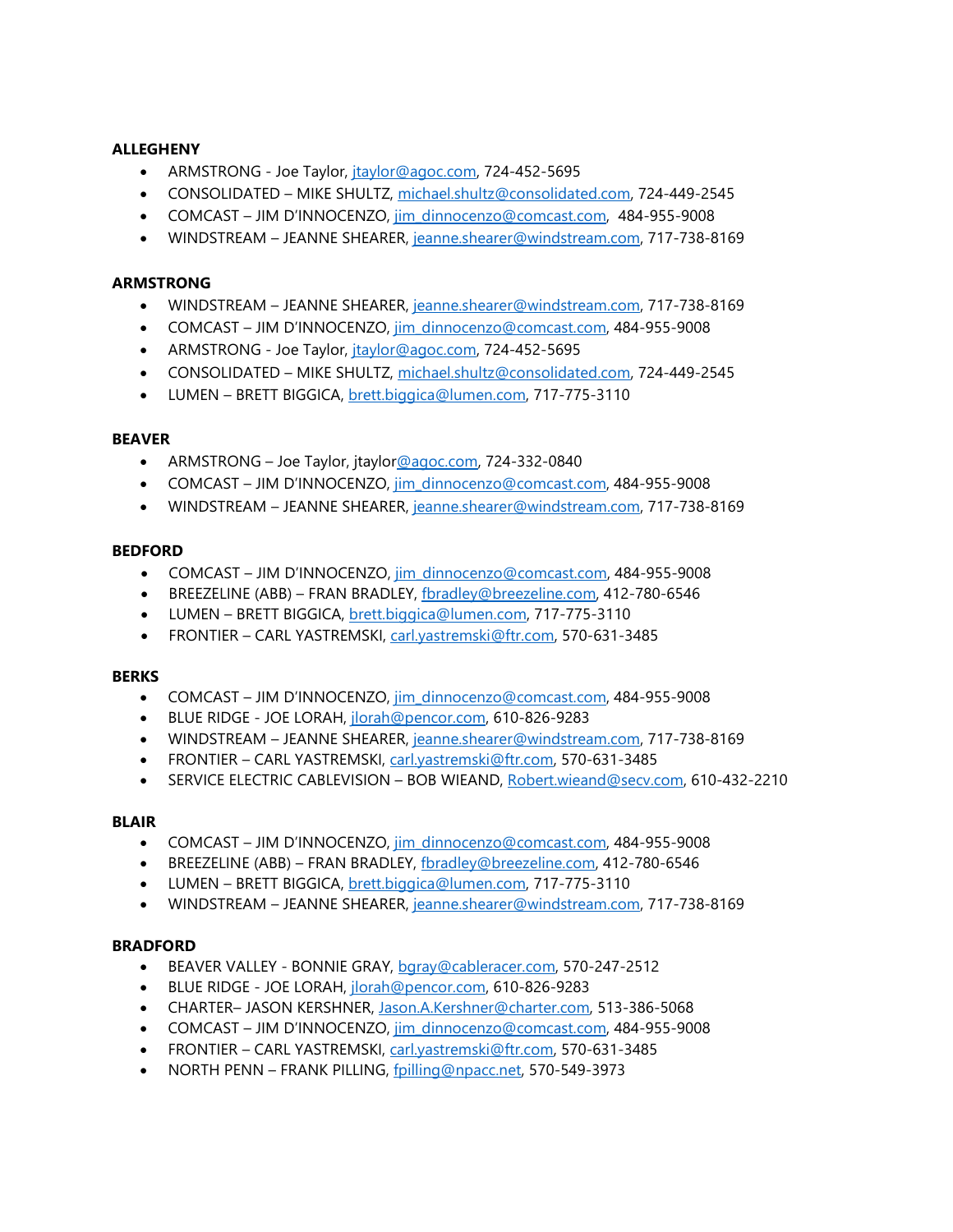## **BUCKS**

- COMCAST JIM D'INNOCENZO, jim\_dinnocenzo@comcast.com, 484-955-9008
- SERVICE ELECTRIC CABLE TV & COMMUNICATIONS MIKE STARNER, mstarner@sectv.com, 610-625- 8541
- FRONTIER CARL YASTREMSKI, carl.yastremski@ftr.com, 570-631-3485

## **BUTLER**

- ARMSTRONG JOE TAYLOR, [JTAYLOR@agoc.com,](mailto:JTAYLOR@agoc.com) 724-452-5695
- LUMEN BRETT BIGGICA, [brett.biggica@lumen.com,](mailto:brett.biggica@lumen.com) 717-775-3110
- CONSOLIDATED MIKE SHULTZ, [michael.shultz@consolidated.com,](mailto:michael.shultz@consolidated.com) 724-449-2545

### **CAMBRIA**

- COMCAST JIM D'INNOCENZO, jim\_dinnocenzo@comcast.com, 484-955-9008
- WINDSTREAM JEANNE SHEARER, jeanne.com, 717-738-8169
- BREEZELINE (ABB) FRAN BRADLEY, fbradley@breezeline.com, 412-780-6546

### **CAMERON**

- WINDSTREAM JEANNE SHEARER, jeanne.shearer@windstream.com, 717-738-8169
- COMCAST JIM D'INNOCENZO, jim\_dinnocenzo@comcast.com, 484-955-9008

### **CARBON**

- PALMERTON TIM HAUSMAN, thausman@pencor.com, 610-826-9433
- SERVICE ELECTRIC CABLEVISION BOB WIEAND, Robert.wieand@secv.com, 610-432-2210
- BLUE RIDGE JOE LORAH, jlorah@pencor.com, 610-826-9283
- BREEZELINE (ABB) FRAN BRADLEY, fbradley@breezeline.com, 412-780-6546

#### **CENTRE**

- WINDSTREAM JEANNE SHEARER, jeanne.shearer@windstream.com, 717-738-8169
- BREEZELINE (ABB) FRAN BRADLEY, fbradley@breezeline.com, 412-780-6546
- COMCAST JIM D'INNOCENZO, jim\_dinnocenzo@comcast.com, 484-955-9008

#### **CHESTER**

- ARMSTRONG JOE TAYLOR, jtaylor@agoc.com, 724-332-0840
- COMCAST JIM D'INNOCENZO, jim\_dinnocenzo@comcast.com, 484-955-9008
- FRONTIER CARL YASTREMSKI, carl.yastremski@ftr.com, 570-631-3485
- WINDSTREAM JEANNE SHEARER, jeanne.shearer@windstream.com, 717-738-8169

#### **CLARION**

- WINDSTREAM JEANNE SHEARER, jeanne.shearer@windstream.com, 717-738-8169
- VENUS DAWN GROFT, dgroft@venustel.com, 814-354-6400
- COMCAST JIM D'INNOCENZO, jim\_dinnocenzo@comcast.com, 484-955-9008
- ARMSTRONG JOE TAYLOR, jtaylor@agoc.com, 724-332-0840
- BREEZELINE (ABB) FRAN BRADLEY, fbradley@breezeline.com, 412-780-6546

# **CLEARFIELD**

- WINDSTREAM JEANNE SHEARER, jeanne.shearer@windstream.com, 717-738-8169
- COMCAST JIM D'INNOCENZO, jim\_dinnocenzo@comcast.com, 484-955-9008
- BREEZELINE (ABB) FRAN BRADLEY, fbradley@breezeline.com, 412-780-6546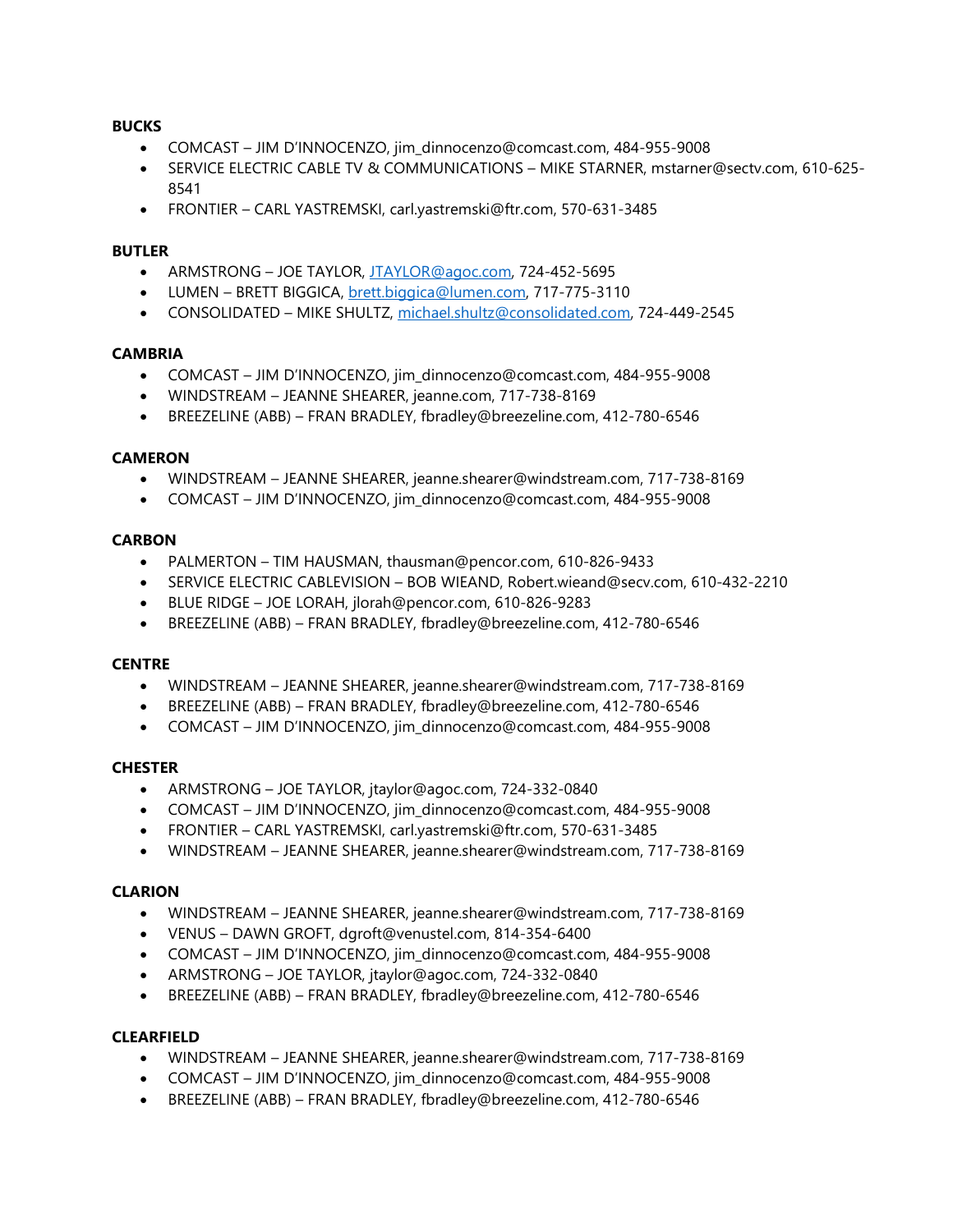### **CLINTON**

- LUMEN BRETT BIGGICA, brett.biggica@lumen.com, 717-775-3110
- TDS BRUCE MOTTERN, bruce.mottern@tdstelecom.com, 865-679-4697
- COMCAST JIM D'INNOCENZO, jim\_dinnocenzo@comcast.com, 484-955-9008

#### **COLUMBIA**

- FRONTIER CARL YASTREMSKI, carl.yastremski@ftr.com, 570-631-3485
- BREEZELINE (ABB) FRAN BRADLEY, fbradley@breezeline.com, 412-780-6546
- SERVICE ELECTRIC CABLEVISION BOB WIEAND, Robert.wieand@secv.com, 610-432-2210

#### **CRAWFORD**

- ARMSTRONG JOE TAYLOR, jtaylor@agoc.com, 724-332-0840
- CHARTER– JASON KERSHNER, Jason.A.Kershner@charter.com, 513-386-5068
- WINDSTREAM JEANNE SHEARER, jeanne.shearer@windstream.com, 717-738-8169

#### **CUMBERLAND**

- COMCAST JIM D'INNOCENZO, jim\_dinnocenzo@comcast.com, 484-955-9008
- LUMEN BRETT BIGGICA, brett.biggica@lumen.com, 717-775-3110

### **DAUPHIN**

- FRONTIER CARL YASTREMSKI, carl.yastremski@ftr.com, 570-631-3485
- COMCAST JIM D'INNOCENZO, jim\_dinnocenzo@comcast.com, 484-955-9008
- LUMEN BRETT BIGGICA, brett.biggica@lumen.com, 717-775-3110

#### **DELAWARE**

- VERIZON
- COMCAST JIM D'INNOCENZO, jim\_dinnocenzo@comcast.com, 484-955-9008

#### **ELK**

- WINDSTREAM JEANNE SHEARER, jeanne.shearer@windstream.com, 717-738-8169
- COMCAST JIM D'INNOCENZO, jim\_dinnocenzo@comcast.com, 484-955-9008

#### **ERIE**

- CHARTER– JASON KERSHNER, Jason.A.Kershner@charter.com, 513-386-5068
- ARMSTRONG JOE TAYLOR, jtaylor@agoc.com, 724-332-0840

#### **FAYETTE**

- LAUREL HIGHLAND JIM KAIL, jjkail@lhtc.net, 724-593-8111
- ARMSTRONG JOE TAYLOR, jtaylor@agoc.com, 724-332-0840
- BREEZELINE (ABB) FRAN BRADLEY, fbradley@breezeline.com, 412-780-6546
- COMCAST JIM D'INNOCENZO, jim\_dinnocenzo@comcast.com, 484-955-9008
- QCOL, INC. DOUG FRIEND, dfriend@qcol.net, 724-329-1121
- VITALINK, LLC. DOUG FRIEND, dfriend@vitalink.us, 724-329-1516

### **FOREST**

- WINDSTREAM JEANNE SHEARER, jeanne.shearer@windstream.com, 717-738-8169
- ARMSTRONG JOE TAYLOR, jtaylor@agoc.com, 724-332-0840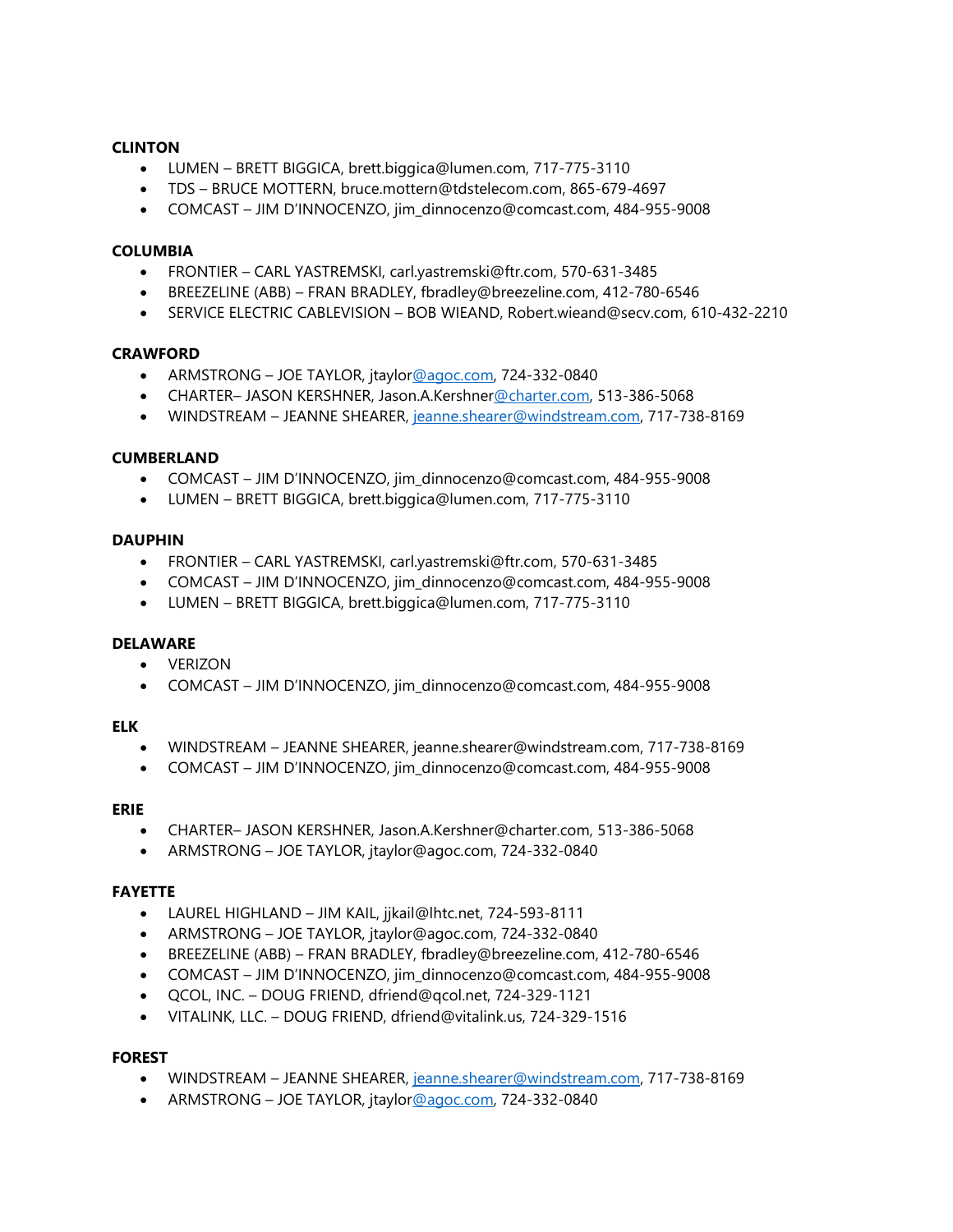### **FRANKLIN**

- LUMEN BRETT BIGGICA, brett.biggica@lumen.com, 717-775-3110
- COMCAST JIM D'INNOCENZO, jim\_dinnocenzo@comcast.com, 484-955-9008

#### **FULTON**

- FRONTIER CARL YASTREMSKI, carl.yastremski@ftr.com, 570-631-3485
- COMCAST JIM D'INNOCENZO, jim\_dinnocenzo@comcast.com, 484-955-9008
- LUMEN BRETT BIGGICA, brett.biggica@lumen.com, 717-775-3110

### **GREENE**

- WINDSTREAM JEANNE SHEARER, jeanne.shearer@windstream.com, 717-738-8169
- COMCAST JIM D'INNOCENZO, jim\_dinnocenzo@comcast.com, 484-955-9008
- WEST SIDE TELECOMMUNICATIONS JOHN LUDENIA, jludenia@westsidetel.com, 304-983-8642
- BREEZELINE (ABB) FRAN BRADLEY, fbradley@breezeline.com, 412-780-6546

#### **HUNTINGDON**

- LUMEN BRETT BIGGICA, brett.biggica@lumen.com, 717-775-3110
- WINDSTREAM JEANNE SHEARER, jeanne.shearer@windstream.com, 717-738-8169
- BREEZELINE (ABB) FRAN BRADLEY, fbradley@breezeline.com, 412-780-6546
- COMCAST JIM D'INNOCENZO, jim\_dinnocenzo@comcast.com, 484-955-9008

#### **INDIANA**

- WINDSTREAM JEANNE SHEARER, jeanne.shearer@windstream.com, 717-738-8169
- COMCAST JIM D'INNOCENZO, [jim\\_dinnocenzo@comcast.com,](mailto:jim_dinnocenzo@comcast.com) 484-955-9008

#### **JEFFERSON**

- WINDSTREAM JEANNE SHEARER, jeanne.shearer@windstream.com, 717-738-8169
- COMCAST JIM D'INNOCENZO, [jim\\_dinnocenzo@comcast.com,](mailto:jim_dinnocenzo@comcast.com) 484-955-9008

#### **JUNIATA**

- LUMEN BRETT BIGGICA, brett.biggica@lumen.com, 717-775-3110
- COMCAST JIM D'INNOCENZO, [jim\\_dinnocenzo@comcast.com,](mailto:jim_dinnocenzo@comcast.com) 484-955-9008

#### **LACKAWANNA**

- ADAMS CABLE WENDY HARTMAN, wendy@echoes.net, 570-282-6121
- FRONTIER CARL YASTREMSKI, carl.yastremski@ftr.com, 570-631-3485
- NEP STEVEN TOURJE, stourje@nep.net, 570-785-2216
- COMCAST JIM D'INNOCENZO, jim\_dinnocenzo@comcast.com, 484-955-9008
- BLUE RIDGE JOE LORAH, JLorah@pencor.com, 610-826-9283

#### **LANCASTER**

- FRONTIER CARL YASTREMSKI, carl.yastremski@ftr.com, 570-631-3485
- WINDSTREAM JEANNE SHEARER, jeanne.shearer@windstream.com, 717-738-8169
- LUMEN BRETT BIGGICA, bret.biggica@lumen.com, 717-775-3110
- COMCAST JIM D'INNOCENZO, jim\_dinnocenzo@comcast.com, 484-955-9008
- BLUE RIDGE JOE LORAH, JLorah@pencor.com, 610-826-9283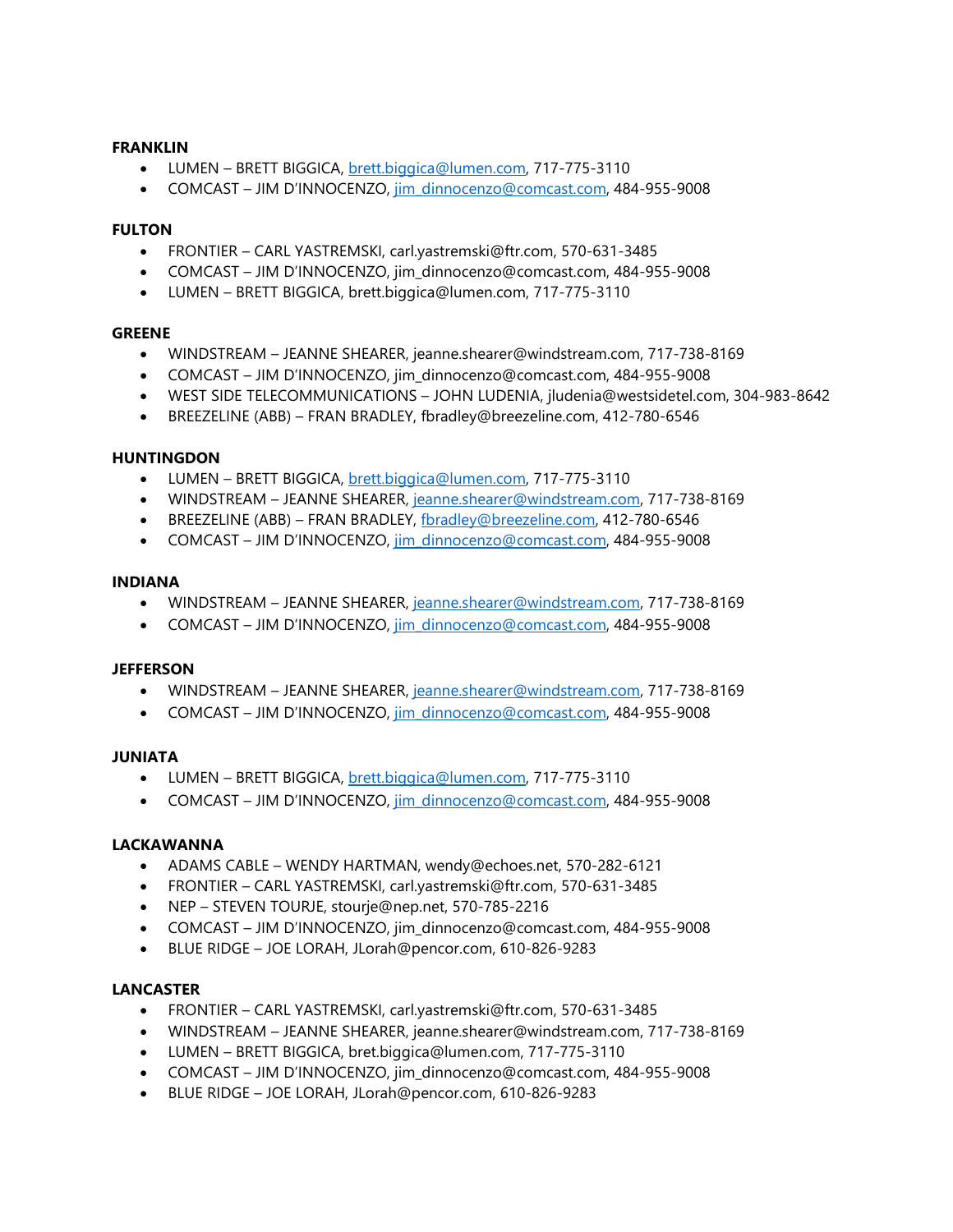- SHENTEL CURT KOSKO, curt.kosko@emp.shentel.com, 814-659-5658
- SERVICE ELECTRIC CABLEVISION BOB WIEAND, Robert.wieand@secv.com, 610-432-2210

# **LAWRENCE**

- WINDSTREAM JEANNE SHEARER, jeanne.shearer@windstream.com, 717-738-8169
- LUMEN BRETT BIGGICA, bret.biggica@lumen.com, 717-775-3110
- COMCAST JIM D'INNOCENZO, jim\_dinnocenzo@comcast.com, 484-955-9008
- ARMSTRONG JOE TAYLOR, jtaylor@agoc.com, 724-332-0840

# **LEBANON**

- VERIZON
- COMCAST JIM D'INNOCENZO, jim\_dinnocenzo@comcast.com, 484-955-9008

### **LEHIGH**

- IRONTON PAT STEWART, pstewart@ironton.com, 610-799-3131
- FRONTIER CARL YASTREMSKI, carl.yastremski@ftr.com, 570-631-3485
- SERVICE ELECTRIC CABLE TV & COMMUNICATIONS MIKE STARNER, mstarner@sectv.com, 610-625- 8541

### **LUZERNE**

- FRONTIER CARL YASTREMSKI, carl.yastremski@ftr.com, 570-631-3485
- SERVICE ELECTRIC CABLE TV & COMMUNICATIONS MIKE STARNER, mstarner@sectv.com, 610-625- 8541
- COMCAST JIM D'INNOCENZO, jim\_dinnocenzo@comcast.com, 484-955-9008
- BREEZELINE (ABB) FRAN BRADLEY, fbradley@breezeline.com, 412-780-6546
- SERVICE ELECTRIC CABLEVISION BOB WIEAND, Robert.wieand@secv.com, 610-432-2210
- BLUE RIDGE JOE LORAH, JLorah@pencor.com, 610-826-9283

# **LYCOMING**

- WINDSTREAM JEANNE SHEARER, jeanne.shearer@windstream.com, 717-738-8169
- COMCAST JIM D'INNOCENZO, jim\_dinnocenzo@comcast.com, 484-955-9008
- PA TELEPHONE KIM HANNAN, kim.hannan@ptcbb.com, 570-745-7101; JOHN GREENE, john.greene@nlbc.com, 765-332-2413

#### **MCKEAN**

- FRONTIER CARL YASTREMSKI, carl.yastremski@ftr.com, 570-631-3485
- ARMSTRONG SHAWN BEQAJ, sbeqaj@agoc.com, 724-332-0840
- COMCAST JIM D'INNOCENZO, jim\_dinnocenzo@comcast.com, 484-955-9008
- BREEZELINE (ABB) FRAN BRADLEY, fbradley@breezeline.com, 412-780-6546

# **MERCER**

- WINDSTREAM JEANNE SHEARER, jeanne.shearer@windstream.com, 717-738-8169
- PYMATUNING CHASE CUSTER, ccuster@townes.net, 870-921-5758
- CHARTER JASON KERSHNER, Jason.A.Kershner@charter.com, 513-386-5068
- ARMSTRONG JOE TAYLOR, JTAYLOR@agoc.com, 724-452-5695

### **MIFFLIN**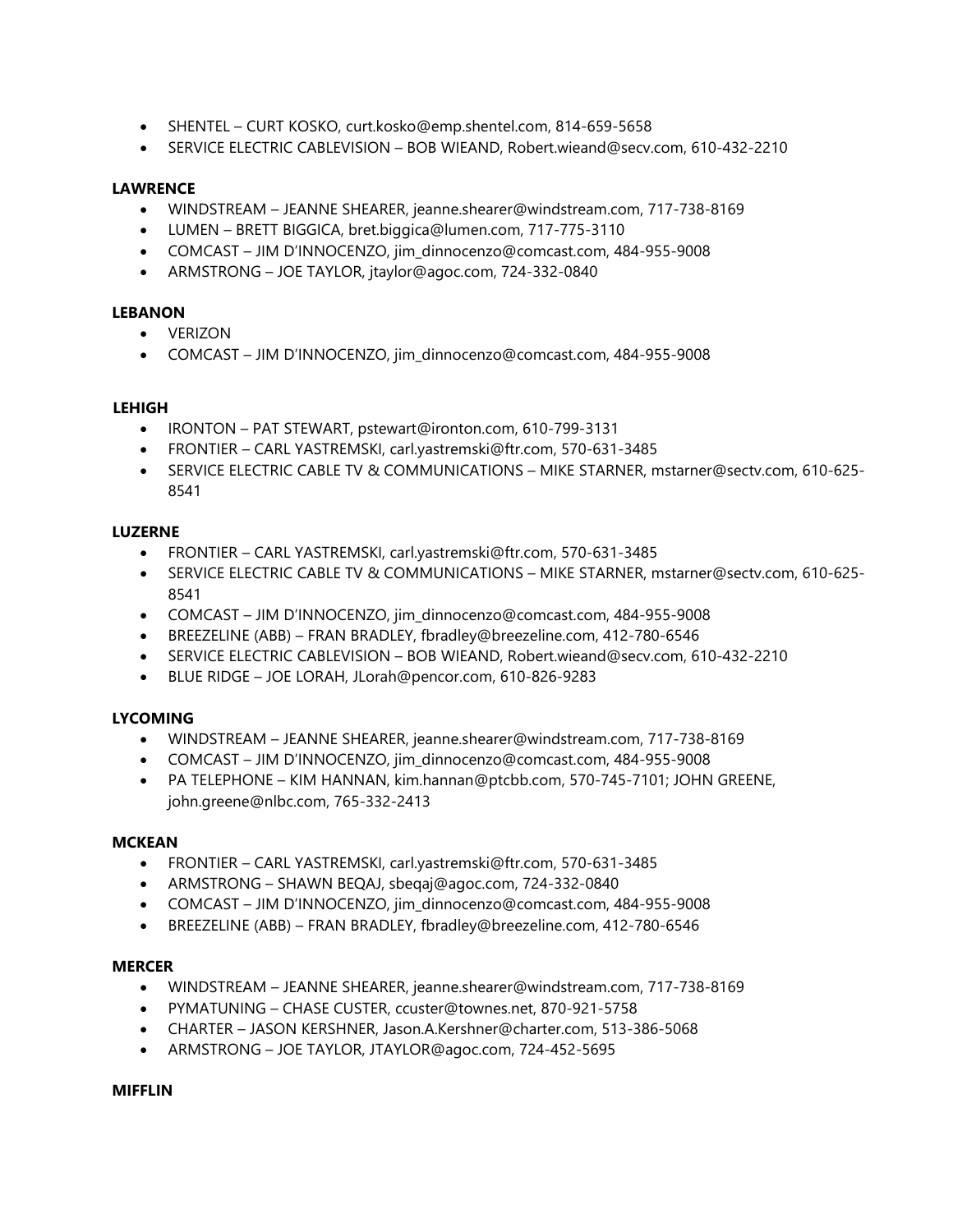- LUMEN BRETT BIGGICA, brett.biggica@lumen.com, 717-775-3110
- COMCAST JIM D'INNOCENZO, jim\_dinnocenzo@comcast.com, 484-955-9008
- BREEZELINE (ABB) FRAN BRADLEY, fbradley@breezeline.com, 412-780-6546

## **MONROE**

- FRONTIER CARL YASTREMSKI, carl.yastremski@ftr.com, 570-631-3485
- PALMERTON TIM HAUSMAN, thausman@pencor.com, 610-826-9433
- BREEZELINE (ABB) FRAN BRADLEY, fbradley@breezeline.com, 412-780-6546
- BLUE RIDGE JOE LORAH, JLorah@pencor.com, 610-826-9283

# **MONTGOMERY**

- WINDSTREAM JEANNE SHEARER, jeanne.shearer@windstream.com, 717-738-8169
- COMCAST JIM D'INNOCENZO, jim\_dinnocenzo@comcast.com, 484-955-9008

# **MONTOUR**

- VERIZON
- COMCAST JIM D'INNOCENZO, jim\_dinnocenzo@comcast.com, 484-955-9008
- SERVICE ELECTRIC CABLEVISION BOB WIEAND, Robert.wieand@secv.com, 610-432-2210

# **NORTHAMPTON**

- VERIZON
- FRONTIER CARL YASTREMSKI, carl.yastremski@ftr.com, 570-631-3485
- SERVICE ELECTRIC CABLE TV & COMMUNICATIONS MIKE STARNER, mstarner@sectv.com, 610-625- 8541
- BLUE RIDGE JOE LORAH, JLorah@pencor.com, 610-826-9283

# **NORTHUMBERLAND**

- TDS BRUCE MOTTERN, [bruce.mottern@tdstelecom.com,](mailto:bruce.mottern@tdstelecom.com) 865-679-4697
- WINDSTREAM JEANNE SHEARER, [jeanne.shearer@windstream.com,](mailto:jeanne.shearer@windstream.com) 717-738-8169
- SERVICE ELECTRIC CABLEVISION BOB WIEAND, [Robert.wieand@secv.com,](mailto:Robert.wieand@secv.com) 610-432-2210

# **PERRY**

- KUHN COMMUNICATIONS EARL KUHN, ekuhn@kuhncom.net, 717-532-8857
- LUMEN BRETT BIGGICA, brett.biggica@lumen.com, 717-775-3110
- BLUE RIDGE JOE LORAH, JLorah@pencor.com, 610-826-9283
- COMCAST JIM D'INNOCENZO, jim\_dinnocenzo@comcast.com, 484-955-9008

# **PHILADELPHIA**

- VERIZON
- COMCAST JIM D'INNOCENZO, jim\_dinnocenzo@comcast.com, 484-955-9008

# **PIKE**

- LACKAWAXEN JIM KAIL, jjkail@lhtc.net, 724-593-8111
- BLUE RIDGE JOE LORAH, JLorah@pencor.com, 610-826-9283

# **POTTER**

- FRONTIER CARL YASTREMSKI, carl.yastremski@ftr.com, 570-631-3485
- BLUE RIDGE JOE LORAH, JLorah@pencor.com, 610-826-9283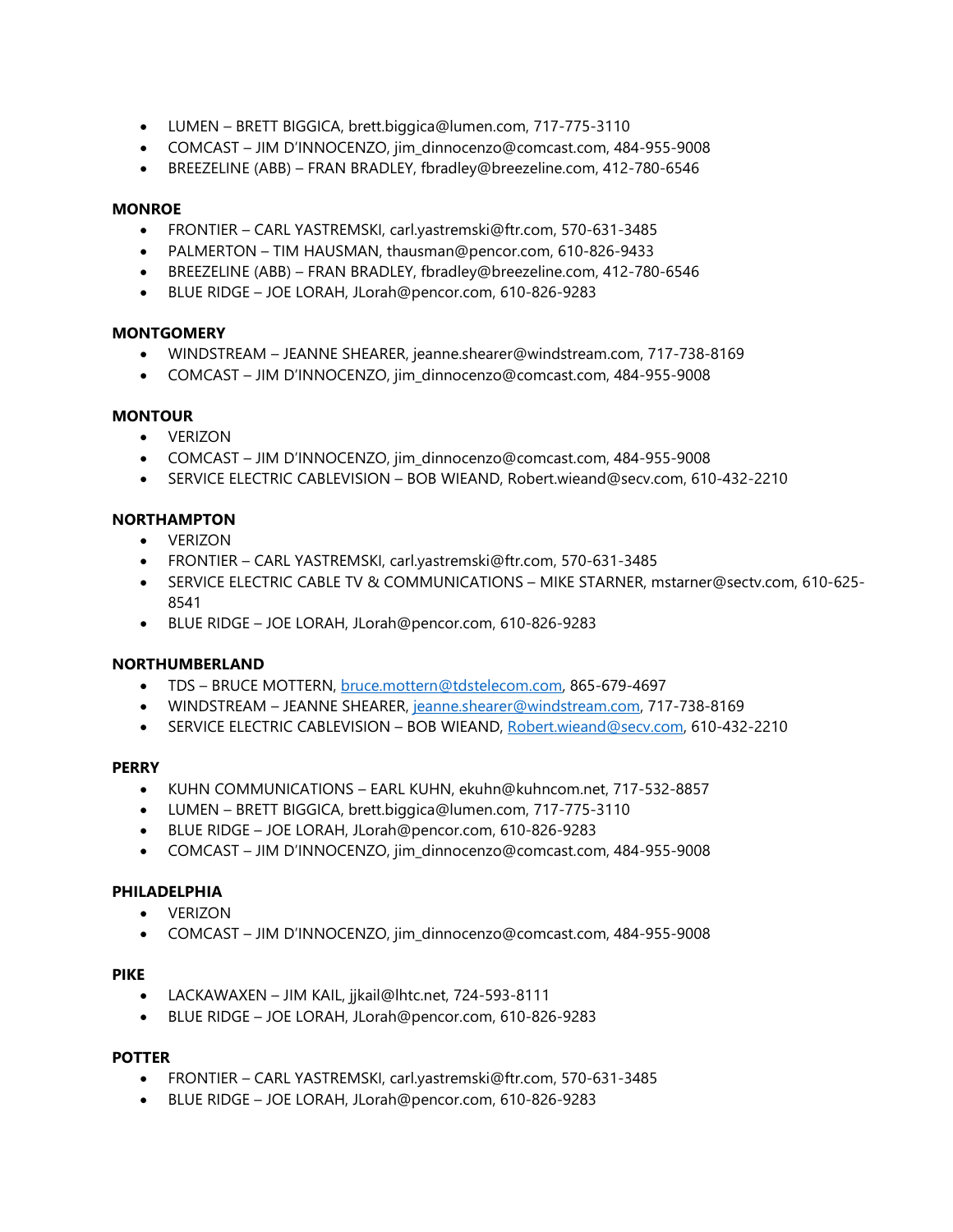• BREEZELINE (ABB) – FRAN BRADLEY, fbradley@breezeline.com, 412-780-6546

# **SCHUYLKILL**

- FRONTIER CARL YASTREMSKI, carl.yastremski@ftr.com, 570-631-3485
- WINDSTREAM JEANNE SHEARER, jeanne.shearer@windstream.com, 717-738-8169
- COMCAST JIM D'INNOCENZO, jim\_dinnocenzo@comcast.com, 484-955-9008
- BLUE RIDGE JOE LORAH, JLorah@pencor.com, 610-826-9283
- SERVICE ELECTRIC CABLEVISION BOB WIEAND, Robert.wieand@secv.com, 610-432-2210
- BREEZELINE (ABB) FRAN BRADLEY, fbradley@breezeline.com, 412-780-6546

### **SNYDER**

- VERIZON
- SERVICE ELECTRIC CABLEVISION BOB WIEAND, Robert.wieand@secv.com, 610-432-2210

#### **SOMERSET**

- LAUREL HIGHLANDS JIM KAIL, jjkail@lhtc.net, 724-593-2411
- VERIZON
- COMCAST JIM D'INNOCENZO, jim\_dinnocenzo@comcast.com, 484-955-9008
- BREEZELINE (ABB) FRAN BRADLEY, fbradley@breezeline.com, 412-780-6546
- ARMSTRONG JOE TAYLOR, JTAYLOR@agoc.com, 724-452-
- BLUE RIDGE JOE LORAH, jlorah@pencor.com, 610-826-9283
- QCOL, INC. DOUG FRIEND, dfriend@qcol.net, 724-329-1121

### **SULLIVAN**

- FRONTIER CARL YASTREMSKI, carl.yastremski@ftr.com, 570-631-3485
- COMCAST JIM D'INNOCENZO, jim\_dinnocenzo@comcast.com, 484-955-9008
- BLUE RIDGE JOE LORAH, jlorah@pencor.com, 610-826-9283

#### **SUSQUEHANNA**

- ADAMS CABLE WENDY HARTMAN, wendy@echoes.net, 570-282-6121
- BEAVER VALLEY BONNIE GRAY, bgray@cableracer.com, 570-247-2512
- CHARTER CHRIS THOMAS, chris.thomas1@charter.com, 330-633-7984
- FRONTIER CARL YASTREMSKI, carl.yastremski@ftr.com, 570-631-3485
- NEP STEVEN TOURJE, stourje@nep.net, 570-785-2216

#### **TIOGA**

- CHARTER CHRIS THOMAS, chris.thomas1@charter.com, 330-633-7984
- BLUE RIDGE JOE LORAH, jlorah@pencor.com, 610-826-9283
- FRONTIER CARL YASTREMSKI, carl.yastremski@ftr.com, 570-631-3485
- NORTH PENN FRANK PILLING, fpilling@npacc.net, 570-549-3973

#### **UNION**

- WINDSTREAM JEANNE SHEARER, jeanne.shearer@windstream.com, 717-738-8169
- BREEZELINE (ABB) FRAN BRADLEY, fbradley@breezeline.com, 412-780-6546
- SERVICE ELECTRIC CABLEVISION BOB WIEAND, Robert.wieand@secv.com, 610-432-2210

#### **VENANGO**

• VENUS – DAWN GROFT, dgroft@venustel.com, 814-354-6400